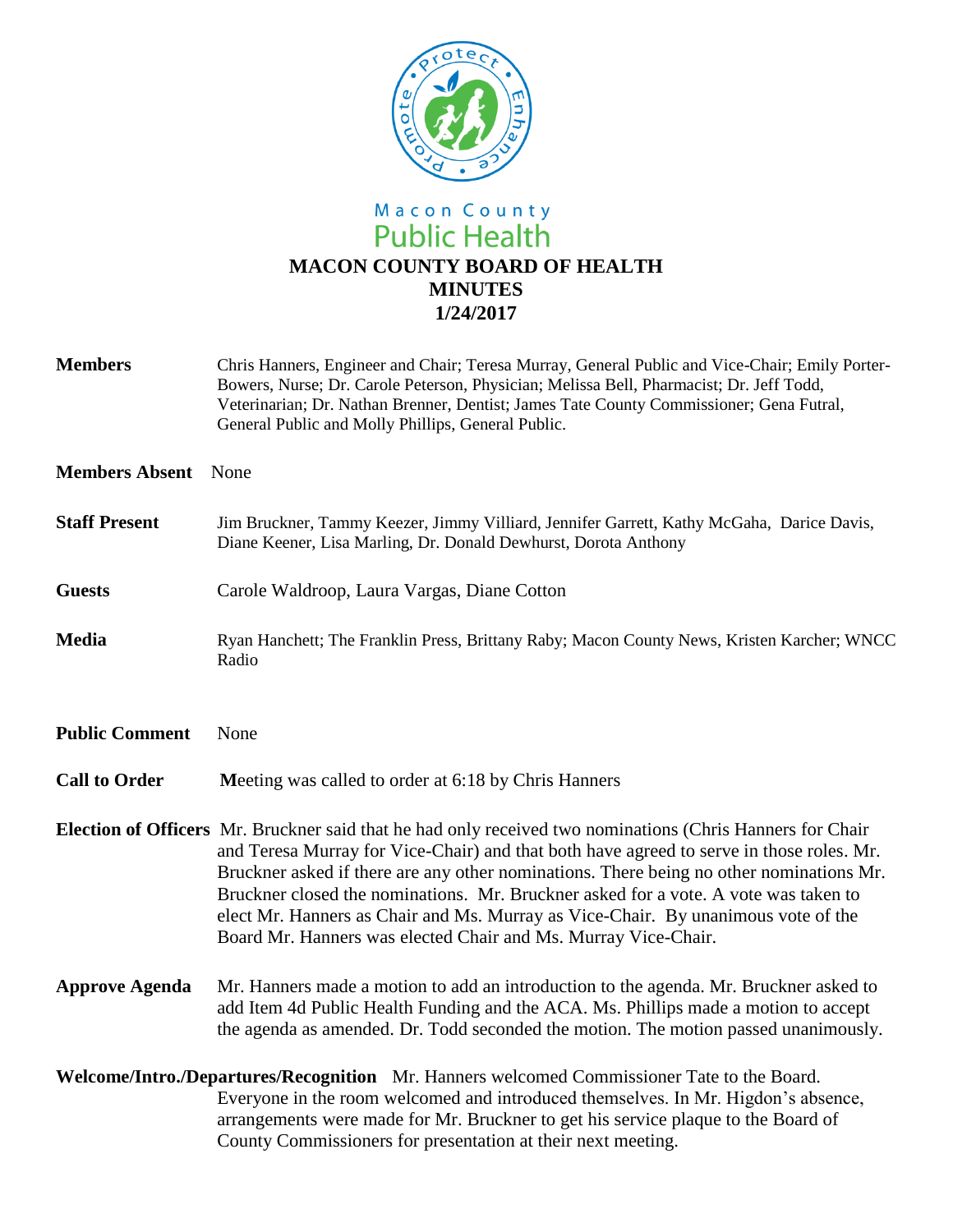**Closed Session** None

**Presentations Read to Me** Carole Waldroop gave a presentation on Read to Me. She explained that Read to Me began about 5 years ago. They have a three tiered mission; books in hands of children, teaching parents to help children read, and raising awareness of preschool literacy. Since this program began, kindergarten readiness scores have improved by 40%. There are 5 active members on the Board and 5 additional community members. They partner with public library and various media outlets. This program began as a branch of the noon day Rotary club and is a non-profit. There are approximately 9,000 students enrolled in the program at a cost of \$35,000. She went on to explain some of the events that they sponsor in the county and that they are part of the Dolly Parton Imaginary Library. Some of the events include story walks at various locations around the county, collecting and redistributing gently used books through community events, and the annual parent training event. Research shows that language and literacy begins in the first 3 years of life. Story walks combine the pleasures of reading children's book along with the enjoyment of being outside. Ann Ferguson in Vermont developed story walks. These story walks are made possible through donations. A proposed story board walk was passed around for all to view. Ms. Waldroop thought that the Health Department would be a great place to advertise due to the high volume of children and parents that we work with. Dr. Peterson asked how the Board of Health can participate. Ms. Waldroop said she doesn't really know at this time because she isn't familiar with the Health Department funding and that she is bringing it before the Board in hopes that they would have ideas. Brittany Raby said that around the country, libraries and health departments are the main supporters of Read to Me. Mr. Bruckner said that health department funding varies from state to state but he has some ideas on how we can participate. Ms. Garrett said that the school nurses can put information on the back of the BMI form that goes home with the parents. Mr. Bruckner asked how many Read to Me programs there are in the region. Ms. Waldrop said several counties already have the Dolly Library. Gary Dills a resident of Macon County has spoken to several people about getting it sponsored across the state. Ms. Phillips asked Ms. Waldrop how much other businesses paid to be sponsors and said that the health department may be able to use some of their marketing funds to become a sponsor. Ms. Waldrop responded that \$150 - \$500 has been the average sponsorship amount. Dr. Peterson asked if the books can be done in Spanish. Ms.Waldroop said that is a possibility, but they would have to speak to the publishers. Ms. Phillips asked Ms. Waldroop specifically what they are requesting tonight. Ms. Waldroop said we aren't familiar with what the Board of Health could do. She just wanted to inform the Board and see if there is any way the Board can help. Mr. Bruckner asked for contact information and said we can't grant money as that would have to go the Board of County Commissioners. He did say that he would see if they could do a sponsorship and that he would reach out to see if we could help facilitate a sponsorship from another source. Dr. Todd asked the cost of a new story. Brittany Raby said \$2000 for 2 stories. Dr. Todd asked the long range plans for changing boards out. Brittney Raby said the goal is to change boards every couple of months. Mr. Hanners asked if Mr. Bruckner would report back at next months meeting with some options.

**Approve Minutes of Previous Meeting** Melissa Bell made a motion to approve the minutes as written. Dr. Todd seconded the motion. The motion passed unanimously.

## **Old Business**

**A. Primary Care Fee Plan Update** Ms. Garrett and Ms. Keener gave a presentation on Primary Care follow up. Ms. Garrett gave a recap of what was previously discussed in the October BOH meeting. She reminded us of the 2 challenges that Primary Care was facing – 1. It is too expensive for the group of people we are trying to reach and 2. We have done no marketing beyond word of mouth. Ms. Keener then began the suggested updates to improve the program. She said since the last presentation people are still applying for primary care, but then complain that the cost is too expensive to afford. 21% of Macon County residents are un/under insured. Ms. Keener referred everyone to the handout in their books. The suggestion from the Health Department is to reduce the sliding fee scale from 80% to 40%. She explained what the sliding fee scale would look like if we dropped fee to 40%. She said we have seen very few self-pay patients. This is mainly due to the high cost. Only 4 of 96 patients in the past year were self- pay. Ms. Futral asked how the sliding fee scale compares to the Highlands free clinic. Mr. Bruckner explained that you have to be under 250% of federal poverty and have no insurance to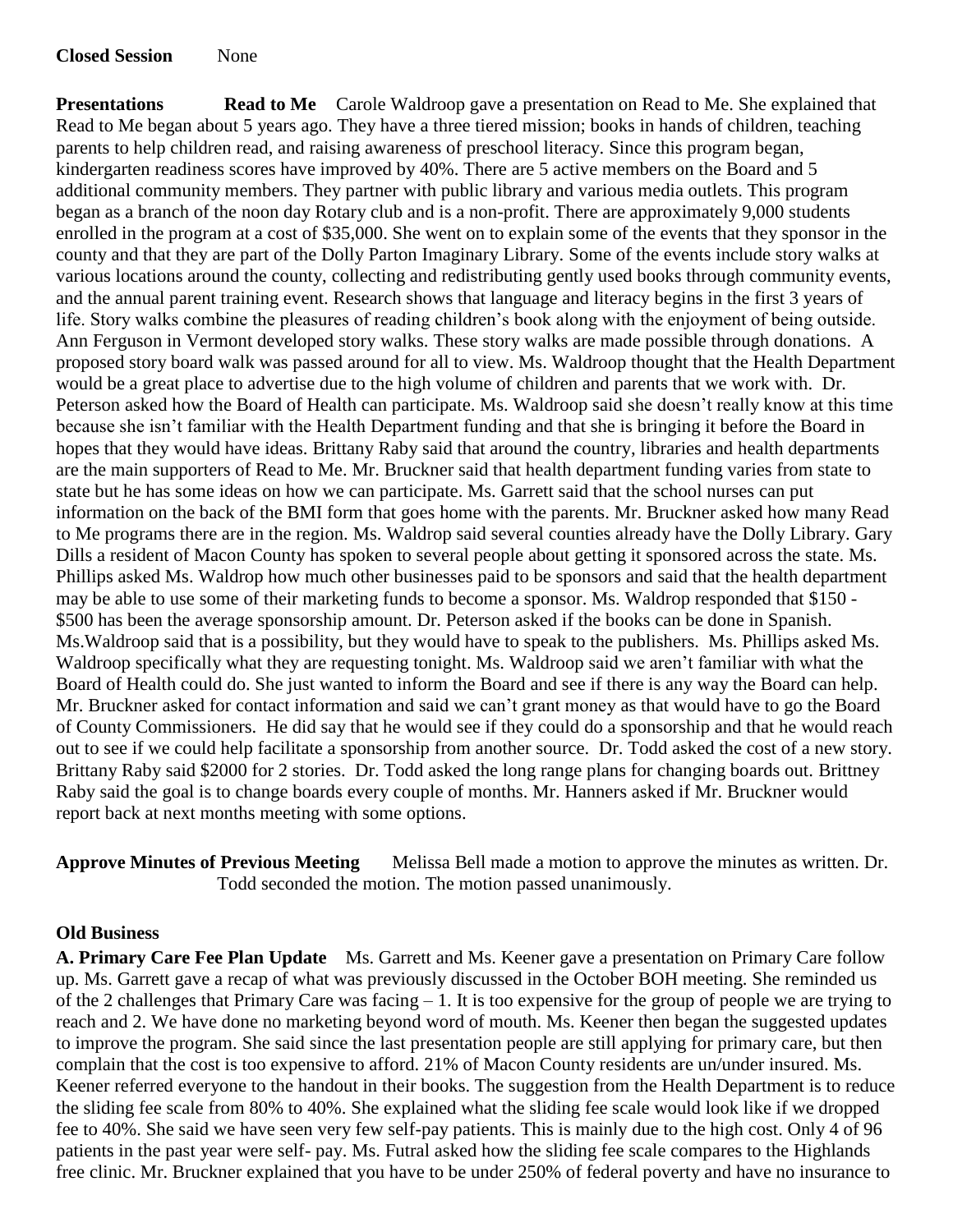be treated at the community care clinic. He also said that we would like to be at 150 patients and we don't want to compete with private providers. We are trying to reach the un/under insured. This is why we are reevaluating. We are presenting an option to the sliding fee scale that would make it a better option for un/under insured. Ms. Phillips asked how we came to this fee scale. Mr. Bruckner said we calculated it based off of the Adult Dental program. They have been very successful in reaching their target population, which is the same population as Primary Care, and the services have similar pricing. Ms. Keener explained the sliding fee scale in detail. Mr. Tate asked how a patient proves income. Mr. Bruckner said they are required to show 2 forms of income. Dr. Todd asked why we aren't meeting the target population. Mr. Bruckner said as soon as they hear how much it costs they are stepping back because they can't afford it. He further explained that if we drop the sliding fee scale below 40% we will have to talk to the commissioners because it will cost us too much money to run the program. Dr. Peterson asked if Angel Urgent Care could refer patients because a lot of people use urgent care as their primary care doctor. Mr. Bruckner said we have had conversation with them. Mr. Hanners asked Dr. Dewhurst for input. Dr. Dewhurst said that everyone has summed up the issues at hand very well. He said the services that are mandated by the state take up a lot of his time, but there is room to add primary care to his schedule. He also said he has to be able to manage patients here at the health department on an outpatient basis because he doesn't have rights at the hospital, which means that we are selective on the patients we accept. Mr. Hanners said he wants to make sure that this won't put a burden on the commissioners or taxpayers. Mr. Bruckner said we haven't had to ask the county for any additional funding, but if we move the sliding fee scale below 40% we will have to. Mr. Bruckner added that if we are reaching self-pay clients in the dental program that we should be able to reach people in this program as well once the proposed changes have been enacted. Ms. Garrett went on to explain that another benefit of the primary care program is that if a patient comes in for a different program i.e. BCCCP, Wise Woman and so on, that we can potentially reach them for primary care as well. Mr. Bruckner said we will do target advertising in the free clinics and select locations in the community. Dr. Brenner made a motion to accept the fee changes as submitted. Dr. Peterson seconded the motion. Mr. Hanners asked if there was any further discussion. Ms. Phillips asked how long we will wait to determine if the new changes are successful. Mr. Bruckner said in 6 months we should have a good idea and can bring that information back to the Board. Dr. Brenner amended the motion that we will enact the new fee plan and that we would reevaluate the change in six months. Dr. Peterson seconded the motion. The motion passed unanimously.

## **New Business**

**A. Budget Preparation** Ms. Keezer said that budget preparation for the year has begun. We will be presenting the proposed budget to the BOH on March  $28<sup>th</sup>$ .

Ms. Anthony gave a presentation on the full budget report up to this point in the fiscal year. She explained that we are half way through the fiscal year and at this point in the year we should be at 50% of the budget. She went on to explain that we have currently spent 44% of the budget and the reasons for this are that we have had some job vacancies and some of our dues are not due until later in the year. We have spent a little more that 22% of county money. Last year at this time we had spent 26%. Dr. Todd asked what cost settlement money is. Ms. Anthony explained that it is based on federal Medicaid dollars and we get money back from each Medicaid service that we give. Mr. Bruckner said that our cost settlement money has increased significantly in the past 5 years. We earned about \$140,000 this year in cost settlement.

**B. Board Procedure** Mr. Hanners said that the Board procedure must be reviewed annually as an accreditation item. Mr. Hanners mentioned a couple of changes that he would like to suggest to the Board. The first change is on the 3rd page article 4 section 1. It reads The Board shall elect its own Chairperson and Vice-Chairperson. Only those members who have served at least one year on the Board shall be eligible to hold office. Mr. Hanners asked if the Board would like to change that rule from 1 year to 6 months service on the Board. The reason for the change would be to give more opportunity for someone to serve. The second suggested change is on Article 10 section 2 which reads; The Vice-Chairperson shall preside in the absence of the Chairperson and shall perform such duties as are assigned by the Chairperson. Should the Office of Chairperson be vacated for any reason, the Vice-Chairperson shall fill the unexpired term of office and a new